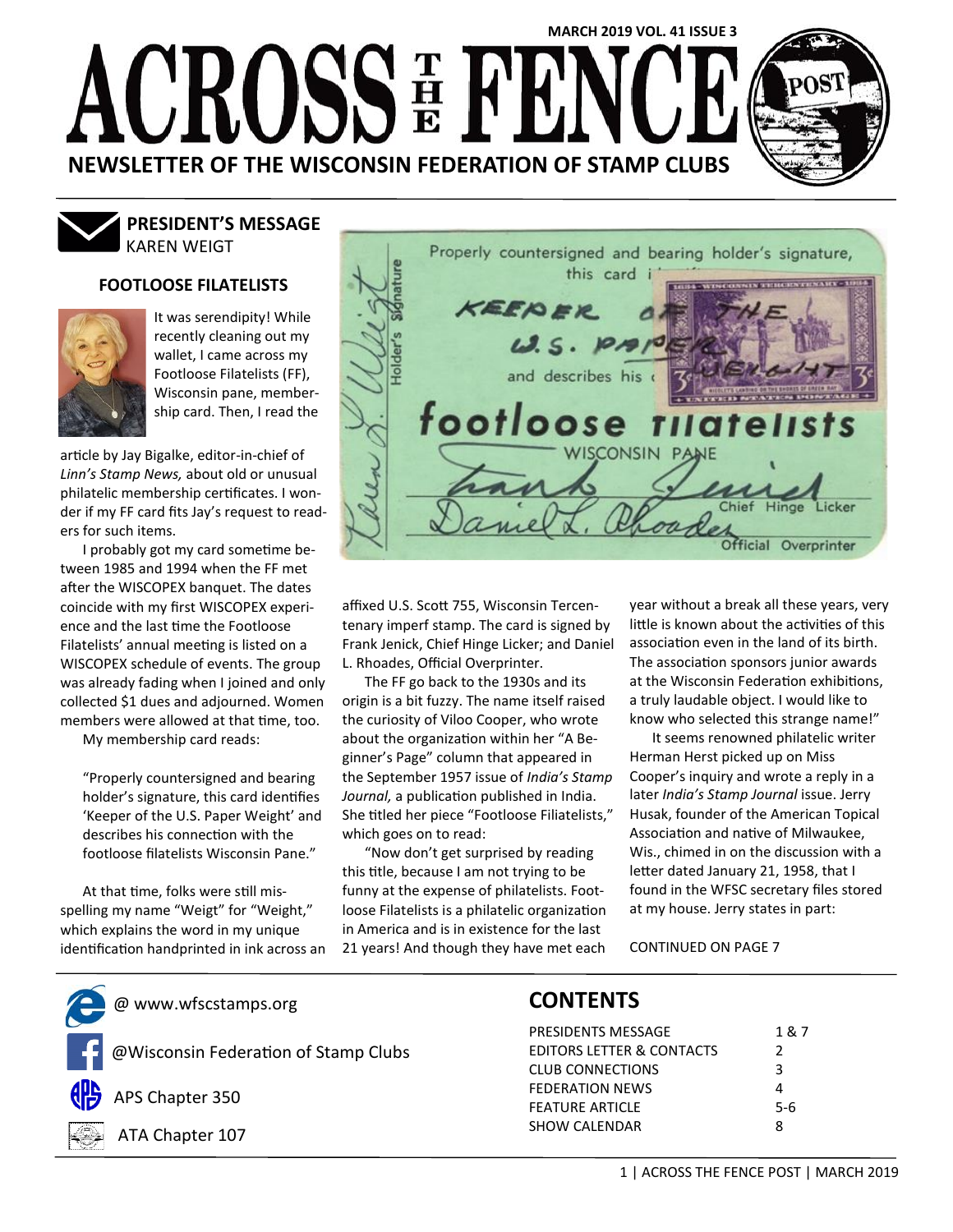



Happy Spring! In this issue, President Karen Weigt talks about a recent philatelic discovery while spring cleaning. In our collections, perhaps this is a great time to do a spring cleaning and make our own findings.

Also, this month's feature article is about the famous Will Rogers and his contributions, written by Ray D. Perry of the Green Bay Philatelic Society. As always, please feel free to contact me with submissions and your feedback about Across The Fence Post.

Recently, I attended the First Day Ceremony for the new Gregory Hines Stamp in New York City. As the 42nd issuance in the Black Heritage series, it celebrates the life of the dancer and actor, most renowned for his tap dancing. The ceremony was not complete without tap dance performances to songs written by Hines. The ceremony's participants talked about the importance of Hines. Most notably, Hines' daughter and brother shared their memories. It was fun to hear from them and have the chance to meet them afterwards. In philatelic form, the participants were available for autographs following the ceremony. I guess I will be tap dancing to put the new stamp on letters and dancing to the mailbox!

Sincerely,

Alex Gill Editor-in-Chief, *Across the Fence Post* Email: algill737@gmail.com



**Figure 1: The reveal of the Gregory Hines Stamp (Source: USPS)**

# **EDITOR'S LETTER CONTACT INFORMATION**

**PRESIDENT:**

**Karen Weigt**  4184 Rose Ct. Middleton, WI 53562 klweigt@gmail.com

### **VICE PRESIDENT:**

**Greg Schmidt** 1978 Fox Burrow Ct. Neenah, WI 54956 gschmidt7@new.rr.com

### **SECRETARY:**

**Clarence Davis** W4022 Linden Drive Malone, WI 53049 davisclarence@gmail.com

### **TREASURER:**

**Allen E. Vick**  2090 River Estate Lane Stoughton, WI 53589 aavick2090@gmail.com

### **VP YOUTH DIVISION:**

**MaryAnn Bowman**  P.O. Box 1451 Waukesha, WI 53187 maryann15b@mac.com

#### **EAST CENTRAL REGION VP: Don Kurki**

kurki@sbcglobal.net -Fond du Lac Stamp Club -Kettle Moraine Coin & Stamp Club -Manitowoc Philatelic Society -Sheboygan Stamp Club

### **SE REGION VP:**

**Art Schmitz**  pescador@milwpc.com -American Topical Association (Chapter 5) -Germany Philatelic Society (Chapter 18) -Milwaukee Philatelic Society -Waukesha County Philatelic Society -Wauwatosa Philatelic Society

### **NE REGION VP: Ray D. Perry**

fiveperrys@athenet.com -Bay de Noc Stamp & Coin Club -Green Bay Philatelic Society -Northwoods Philatelic Society -Oshkosh Philatelic Society -Outagamie Philatelic Society -Wisconsin Postal History Society

#### **CENTRAL REGION VP: Chuck Rebek**

chasrebek@aol.com -Central Wisconsin Stamp Club -Chippewa Valley Stamp Club -Lakeland Stamp & Coin Club -Wisconsin Valley Philatelic Society

### **SW REGION VP:**

**John Paré**  pare16@mhtc.net -Badger Stamp Club -Baraboo Stamp Club -Janesville Stamp Club -Monroe Stamp & Postcard Club -Tri-State Stamp Club

*Across the Fence Post* is the official publication of the Wisconsin Federation of Stamp Clubs, Inc., a 501(c)3 non-profit organization. WFSC also is a life member of the APS (since 1953). For more information about WFSC, please visit the website, [www.wfscstamps.org.](http://www.wfscstamps.org)

*ATFP* is published monthly September through April, and every other month May through August (10 issues per year). News of Wisconsin collectors, club news and other gratis original philatelic features are welcomed. The editor accepts submissions in any format, but prefers email if possible. The editor reserves the right to make editorial changes to submitted copy. Material appearing in *ATFP* not carrying an individual copyright notice may be reproduced only by not-for-profit organizations, provided the author(s) and *ATFP* receive credit or attribution. All materials carrying an individual copyright notice are the sole property of the author(s).

Unless explicitly stated by an officer in conjunction with official WFSC business, opinions expressed by the editor or individual authors are not necessarily endorsed by the WFSC. Submission deadlines for editorial and advertising materials are the 1st of the month preceding month of publication (i.e. Jan. 1 for Feb. issue). Editorial matter should be sent to: Alex Gill, Editor *ATFP*, 709 Route 52, Apt. 6, Beacon, NY 12508. Phone: 262-343-6467 (algill737@gmail.com). Send advertising material to John St. Onge, Advertising Manager, *ATFP*, P.O. Box 123, Wales, WI 53183-0123. Phone 262-893-5210 (jcstonge@gmail.com). For a complete list of advertising rates and policies (display, classified, and listings), request a copy from the advertising manager.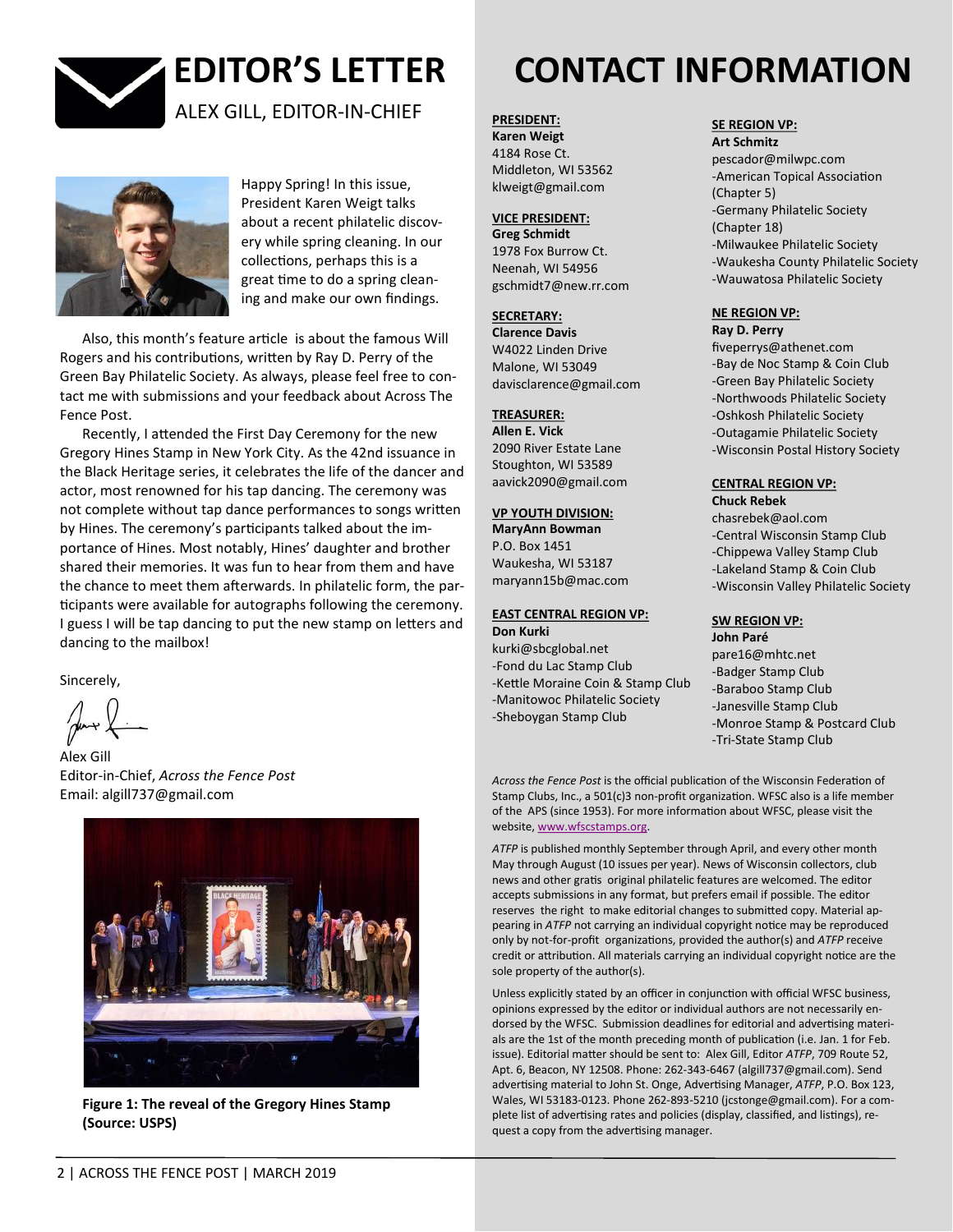## **CLUB CONNECTIONS** MARYANN BOWMAN, WAUKESHA COUNTY PHILATELIC SOCIETY

As I write this, Wisconsin has just come through some of the coldest weather with the polar vortex causing cancellations of schools and businesses. One such "victim" of the extreme weather was the cancellation of the Stamp Camp sponsored by the Northwoods Philatelic Society. It has been rescheduled. I sent a large box of educational materials for their use. They also are distributing state-related booklets about Wisconsin and Michigan on stamps, most likely reproduced from the free albums available on the APS website.

Interested in helping a Wisconsin school meet its goal of collecting one million stamps? An elementary school in Colfax, Wisconsin, has been working to complete a project started with a group of school children in 2011. I received a request from Beverly Keltner, a retired teacher, who started the project with the goal of helping her students learn just how many a million really is by collecting a million postage stamps. To date they have collected nearly 2/3 of a million postage stamps representing countries from around the world.

The project started with a very small group of children and quickly expanded into a small business: "The Stamp Network." Students in the elementary grades become members of The Stamp Network by collecting stamps and/or working for The Stamp Network. Students are required to complete an application, are interviewed and, if hired, work during one of their recesses one day a week. They are paid in play money and can purchase token gifts from "The Stamp Network Store."

Beverly hopes to speed the process along. She is requesting help in obtaining more stamps so that the project can be completed. This is a good way to get rid of some of your duplicate stamps while helping a worthy cause. Once the goal is met, they are hoping to sell the stamps and use the funds to purchase something for the school or community.

If you have excess stamps that you would like to send to further their project, please send to Colfax Elementary School, The Stamp Network, 601 University Ave., Colfax, WI 54730.

There is also a blog which is in the process of being revived. Check it out at: [https://amillionstamps.blogspot.com.](https://amillionstamps.blogspot.com/)

The Badger Stamp Club (BSC) had an interesting program in January. Wayne Youngblood gave an APS program "Forged or Genuine?" as well as offering extra tips on how to spot forgeries. The program itself featured mostly forgeries such as those "album weeds" that were created for use in packets. Due to the interest this program created, Wayne will be returning at a future date to give his own fakes, forgeries, and repair program. Wayne is an expertizer for the APS. It was also noted that the website of The Philatelic Foundation is a good resource as it displays certificates of all stamps is has expertized in the past 75 years or so.

The March meeting of the BSC will be a service project and be done in conjunction with their member bourse program. Members will help in sorting stamps for the ATA Taste of Topical kits which consist of 30 stamps on a specific topic, album pages, hinges, and a booklet about stamp collecting.

A program by Nancy Warner and Joe Stransky discussed the use of the internet for stamp collecting purposes. Joe specifically addressed using eBay and Nancy on the websites that members particularly like. A listing of those sites as well as comments made by members will be distributed at a later date.

BSC also voted to award a Club Life Membership to Booker Gardner who for years acted as their auction clerk and served at the Danepex Reception Table. How does your club recognize members who have served faithfully for many years? I'd love to hear from you about this and other activities going on in your club.

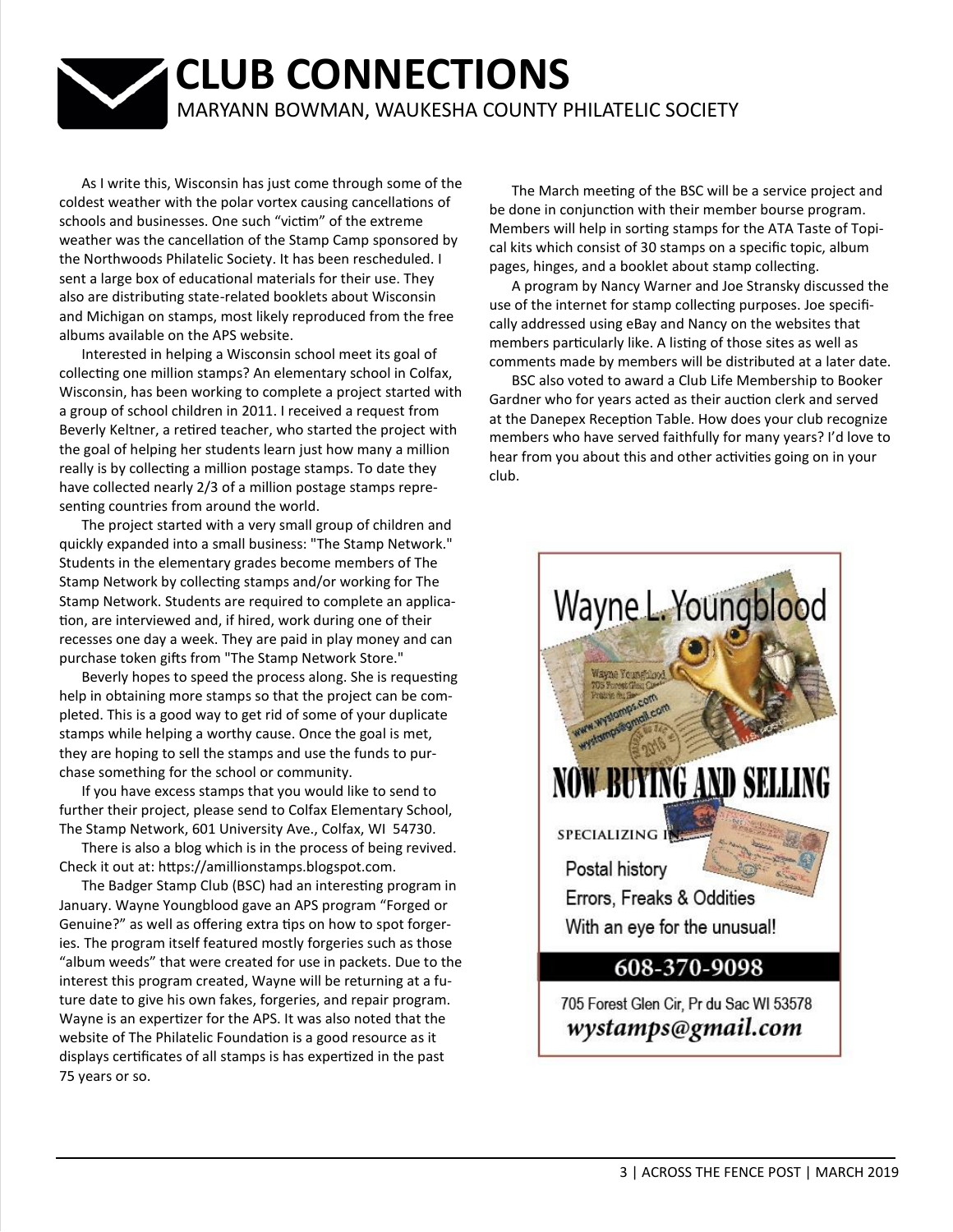



**WISCOPEX UPDATE**



### **LAST CALL FOR WISCOPEX '19 EXHIBITS—ENTRIES DUE APRIL 15**

We're looking for exhibit entries from individuals for the Open, Single-frame, and Youth competitions.

We also welcome non-competitive 4- and 8-page exhibits as an opportunity for collectors to get a taste of this phase of philately. (Consider a Christmas-themed exhibit and enter it again at MILCOPEX in September.)

Request a prospectus and exhibit entry form from Exhibits Chair John Paré, 608-852-7358, [pare16@mhtc.net.](mailto:pare16@mhtc.net) These documents, which include rules and further information, also are available at the WFSC website, [www.wfscstamps.org.](http://www.wfscstamps.org) Just click on WISCOPEX.

### **LODGING INFORMATION—ROOMS HELD UNTIL APRIL 5**

WISCOPEX has reserved a block of rooms for event visitors from afar. The room rate (single or double) is \$109/night at the event site on Madison's west side: Radisson Hotel, 517 Grand Canyon Dr., Madison, WI. Phone 608-833-0100 and request WISCOPEX/Badger Stamp Club rooms, which will be held until April 5.

### **WISCOPEX ON THE WEBSITE**

Read all about WISCOPEX 2019 by going to [www.wfscstamps.org.](http://www.wfscstamps.org) Click on the WISCOPEX button, which will take you to the page with a flier listing activities and exhibiting documents.

### **APRIL** *ATFP* **TO FEATURE WISCOPEX DETAILS**

Look for the following to appear in next month's *ATFP:*

- Call to the WFSC's  $88<sup>th</sup>$  annual convention
- Schedule of events
- Banquet reservation form
- WISCOPEX '19 cover offer
- Dealer listing



**KEN COAKLEY**, of the Green Bay Philatelic Society (GBPS), died on November 16, 2018. Ken was a longtime treasurer and lifetime member of the GBPS. He collected mainly United States stamps. His basement housed much of GBPS's archives including frames and juniors' material he brought along to BAYPEX shows. Ken will be remembered for the colorful assortment of old United states

stamps—sometimes four or five in number—that he affixed to the newsletter before mailing them to members.

### WISCOPEX '19 **MAY 4-5 Radisson Hotel Madison WI Commemorating the** 50th anniversary of man on the moon **WE'RE ONLINE** @ www.wfscstamps.org • Read a COLOR version of Across the Fence Post anytime, anywhere • Additional club information and contacts Other interesting collecting information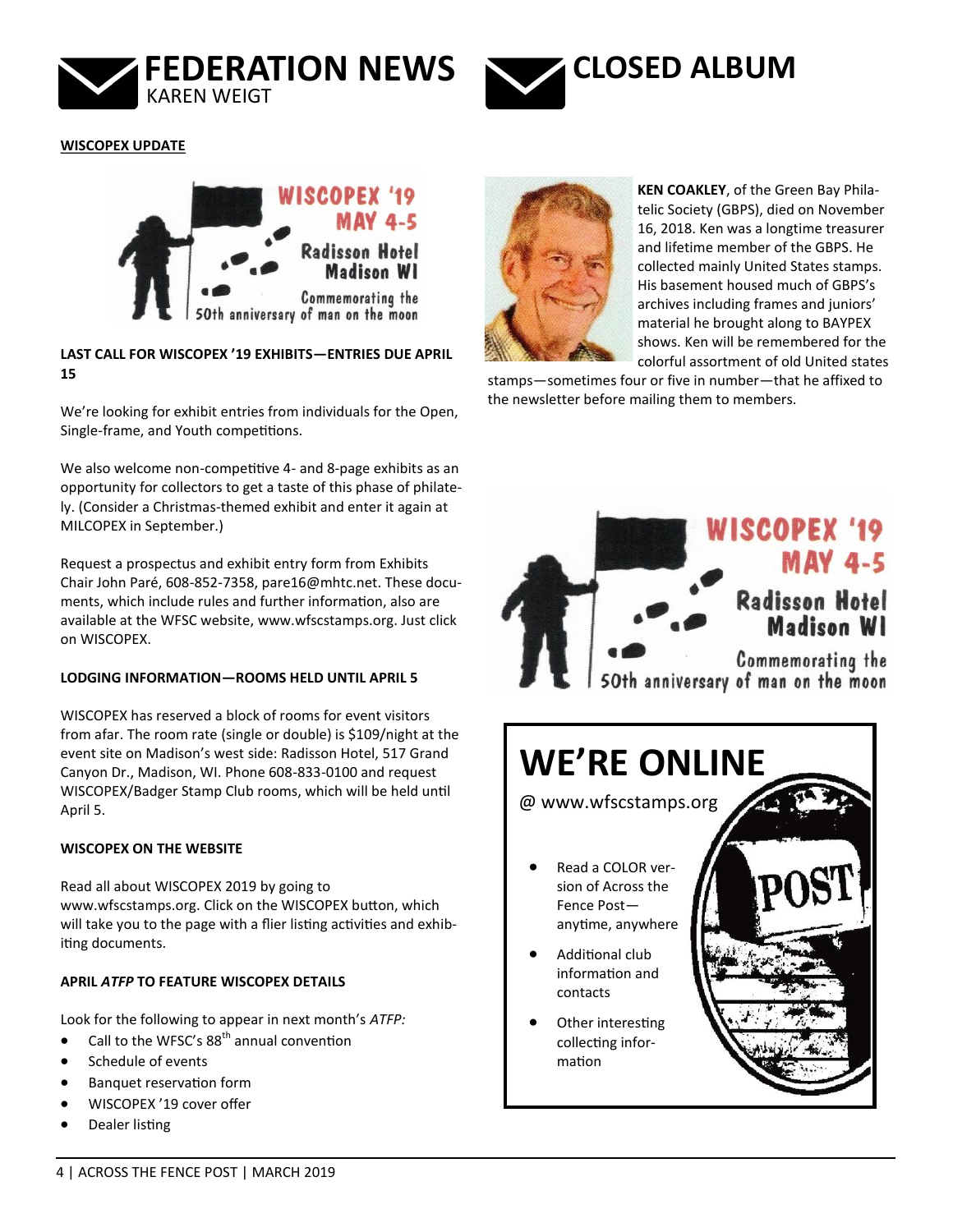# **WILL ROGERS: AMBASSADOR AT LARGE OF THE UNITED STATES**

RAY D. PERRY, GREEN BAY PHILATELIC SOCIETY



**Figure 1: Will Rogers (US Scott 975)**

Will Rogers has long been admired by not only Americans, but people around the world. Rogers was a great American philosopher, writer, and humorist. Unfortunately, there are not a lot of stamps commemorating his folksy humor and wisdom. I believe there are only two U.S. stamps and seven Nicaraguan stamps commemorating this great man.

How can you not like and admire a man famous for the quote, "I never met a man I didn't like."

William Penn Adair Rogers was born on Nov. 4, 1879 in Oologah, Cherokee Nation, Indian Territory. This area is now a part of Oklahoma. The Cherokee nation is one of five Oklahoma Native American nations commemorated on the 1948 U.S. stamp (US Scott 972).



**Figure 2: Five Civilized Tribes of Oklahoma (Scott 972)**

Rogers did many benefits for victims of floods, droughts, and earthquakes. Among these was a trip to Nicaragua to do a relief benefit for the victims of an earthquake that struck Managua, Nicaragua on March 31, 1931. Nicaragua issued a set of five stamps commemorating Rogers and his efforts in 1939.



**Figures 3-7: Nicaragua set of 5 (Scott C236-40)**

Nicaragua Scott numbers C236 through C40 were all domestic airmail stamps. In 1941 and 1943 the 1¢ stamp was surcharged to 10¢ (Scott 686 and 688) making them valid for domestic mail. These stamps are beautifully engraved and very affordable. C240 is enlarged below to show its beauty.



**Figures 8-9: Nicaragua Scott 686 (L) and 688 (R)**



**Figures 10: Nicaragua Scott C240 enlarged**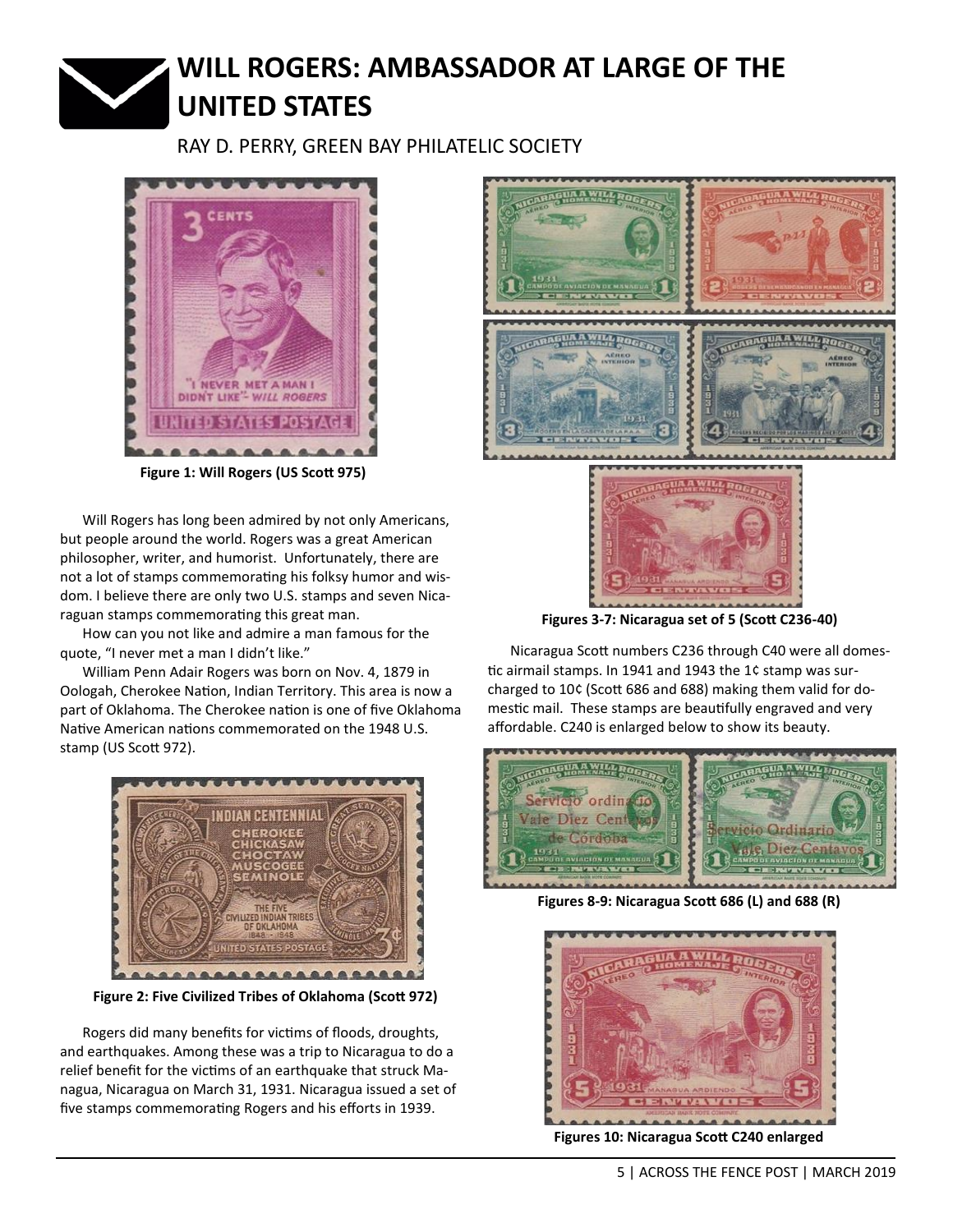Nicaragua is not the only country in which Rogers conducted a relief fundraiser. According to Wikipedia, he traveled around the world three times putting on benefits and bringing American good will to others. In fact, the National Press Club nicknamed him "Ambassador at Large of the United States." Unfortunately, no other country has chosen to commemorate his humanitarian efforts.

In addition to his efforts on behalf of those in need or facing financial crisis, he was a strong proponent of the use of air transportation for people, mail, and other uses. Rogers traveled internationally, domestically, and with early air mail flyers all in support of these uses of air transportation. Figure 11 is a picture post card from the Hotel Will Rogers in Claremore, OK near Rogers' birthplace. Both sides of the post card are shown. The picture side of the card shows Rogers at an airport and the message side (Figure 12) of the card is franked with Scott 632. Note the October 19, 1934 Claremore, OK cancellation on the reverse.



**Figure 11: A post card of Will Rogers**



**Figure 12: Message side showing caption and postmark**

On April 15, 1935 Rogers was on a flight in Alaska with famed aviator Wily Post. The plane Post was flying crashed near Point Barrow, Alaska Territory killing both men.



**Figure 13: Wiley Post (Scott C95)**

Many of us have seen James Whitmore's portrayal of Will Rogers in his one-man play titled *Will Rogers' USA*. According to Wikipedia, Whitmore changed the monologue each time to use quotes that were applicable to then current events. It just goes to show how timeless his wit, humor, and wisdom were. Here are a few of my favorite quotes from Rogers.

- "Even if you're on the right track you'll get run over if you just sit there."
- "Never miss a good chance to shut up."
- "Rumor travels faster, but it don't stay put as long as truth."
- "Live in such a way that you would not be ashamed to sell your parrot to the town gossip."
- "I don't make jokes, I just watch the government and report the facts."
- "The trouble with practical jokes is that very often they get elected."
- And of course, "I never met a man I didn't like."



**Figure 14: Will Rogers an American Legend (Scott 1801)**

The man was a genius folks. He could poke fun at anyone without alienating them and impart wisdom at the same time. Skills we could benefit from today. Thank you, Mr. Rogers.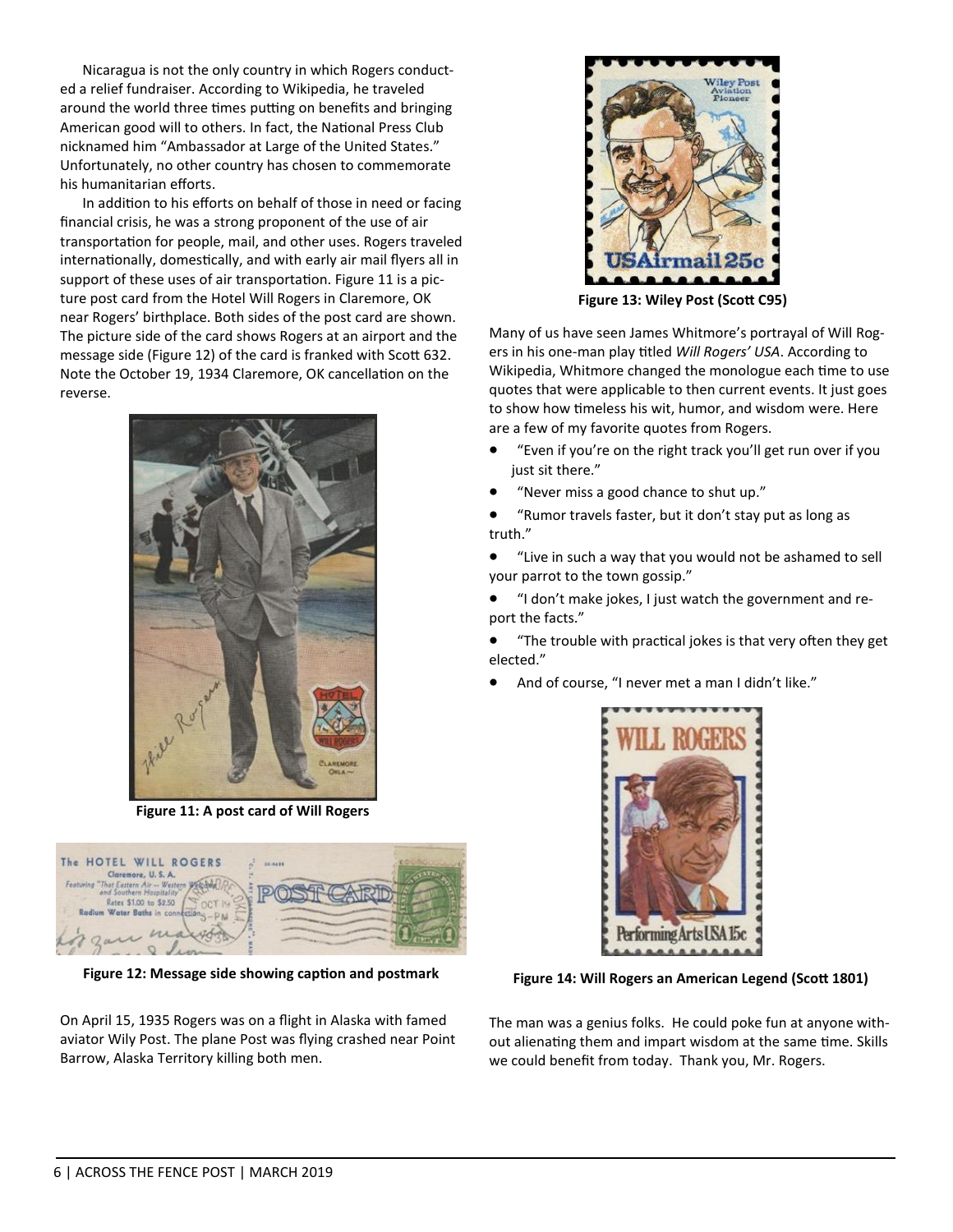

"I am not familiar with the Footloose Filatelists Mr. Herst refers to, but I have been a member on various years of the Footloose [sic] Philatelists which claim to be the only and original ones. Founded in Fond du Lac, Wisconsin, some twenty years ago, this group meets once a year in May at midnight during the convention of the WFSC.

"Good times, eating and beer drinking are the order of the day. Each member donates for the food and drink. In addition to this he is assessed one dollar annual dues for this one night. The sum total of these dollars is used to provide trophies for the best junior stamp exhibits in the exhibition of the WFSC.

"New members go through an elaborate initiation which is secret."

I share my curiosity with Miss Cooper and once asked FF member Howard Sherpe, of Madison, Wis., about its activities. He was rather vague but confirmed they were a raucous bunch and partied into the night. He would not tell me anything about the initiation.

Later, in 1987, I asked Herb Burgett, an older gentlemen from Oshkosh, Wis., if he knew anything about the FF. He replied in writing saying that "Five members of the Fond du Lac Philatelic Society, known as the [sic} 'Hungray Five' organized the FF back in the 1930s." Herb added that Philo Foote was one of the [sic] "Hungray Five."

Could Herb have misspelled "Hungry," or did he mean to write "Hungary?" The traditional Hungry Five were a group of area businessmen in Green Bay who were instrumental in keeping the Green Bay Packers franchise in operation during its early years. The so-called "Hungray Five" that organized the FF remains a mystery. It would make sense that "Footloose" came about because of Philo Foote's last name, but that's only a guess.

Digging more into WFSC files, I found that Elmer Foote, Philo's son was also a member of the FF. Oscar H. "Curley" Ochs, once served as president and secretary. I also found a 1938 "Annual Convention Call for Footloose Filatelists, Wisconsin Pane," written by then-President and Chief Hinge Licker Vernon P. Kaub. Several sections of this call are quite entertaining. Here are a few:

"This, my brave buckaroos, is a call to ACTION! Formally, of course, it is the official convention call. All loyal FF will attend the annual convention of the WFSC at Loraine Hotel, April 30 and May 1. As usual, the FF meeting will follow the banquet and auction. Madison FF's will have a room at the hotel which all members are invited to use as headquarters. Larger quarters will be reserved for the jamboree.

"The Chicago Pane will be here in force and will be presented with its charter by the Badger Pane, which also is the 'Grand Lodge.' This joint meeting of two panes, held jointly with the WFSC, is reason enough for a full attendance of Wisconsin FF's, BUT, HEAR YE ---

"THERE'S A MORE IMPORTANT REASON! Footlooses Filatelists always lead – always must lead – else there's no reason for existence! In the case of this forthcoming triple-joint convention the FF have an exceptional opportunity to demonstrate their leadership and results thereof. If the WFSC convention is a success – and I'm sure it will be – it will be because FOOT-LOOE FILATELISTS LEAD!

"Four Madison Footloosers constitute the executive committee on convention arrangements. Master of Gumming Operations Vern Davies is general chairman; Official Overprinter George C. Morris is chairman of the exhibition committee; Keeper of Colonial Commemoratives H.O. Pinther is in charge of the auction and will have numerous other chores, and the Chief Hinge Licker is chairman of finance, publicity. This gang is sure the FF of Wisconsin will not let them down!"

There's more in this written pep rally that I should perhaps use as a model for my 2019 WFSC convention call to appear in next month's *Across the Fence Post.* It seems there was a real passion for the FF and WFSC conventions but the women of that day were not to be outdone. In a later article, I'll tell you about the Fancy Frees.